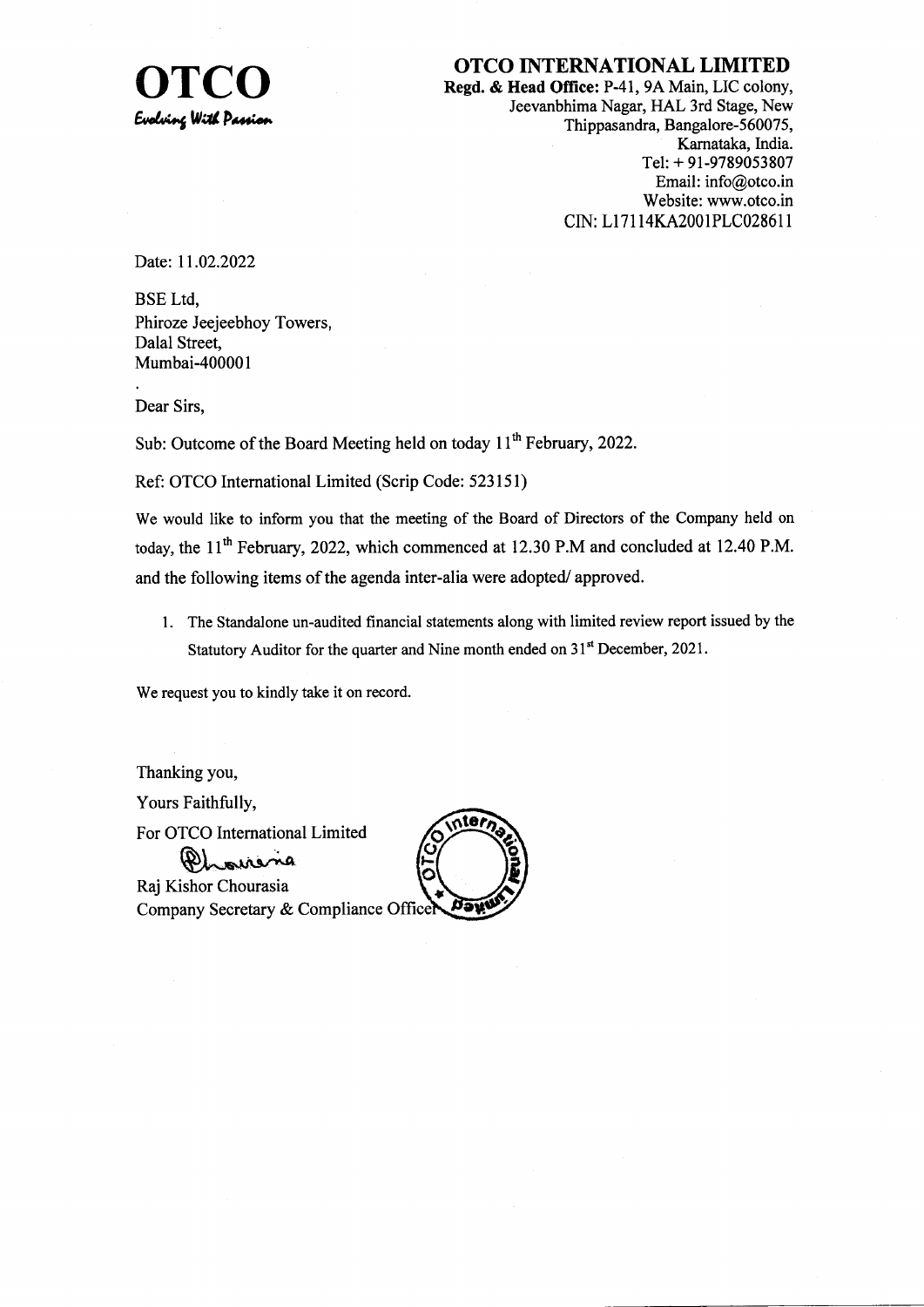**Chartered Accountants** 

#### INDEPENDENT AUDITOR'S REVIEW REPORT ON REVIEW OF INTERIM FINANCIAL **RESULTS**

# TO THE BOARD OF DIRECTORS OF OTCO INTERNATIONAL LIMITED

We have reviewed the accompanying Statement of Standalone Unaudited Financial Results of OTCO INTERNATIONAL LIMITED ("the Company"), for the quarter ended 31st December, 2021 ("the Statement"), being submitted by the Company pursuant to the requirement of Regulation 33 of the SEBI (Listing Obligations and Disclosure Requirements) Regulations, 2015, as modified by Circular No. CIR/CFD/FAC/62/2016 dated July 5, 2016.

This Statement, which is the responsibility of the Company's Management and approved by the Board of Directors, has been prepared in accordance with the recognition and measurement principles laid down in Indian Accounting Standard 34 "Interim Financial Reporting" ("Ind AS 34"), prescribed under Section 133 of the Companies Act, 2013 read with relevant rules issued thereunder and other accounting principles generally accepted in India. Our responsibility is to issue a report on the Statement based on our review.

- We conducted our review of the Statement in accordance with the Standard on Review Engagements  $2.$ (SRE) 2410 'Review of Interim Financial Information Performed by the Independent Auditor of the Entity', issued by the Institute of Chartered Accountants of India. This Standard requires that we plan and perform the review to obtain moderate assurance as to whether the Statement is free of material misstatement. A review is limited primarily to inquiries of Company personnel and analytical procedures applied to financial data and thus provides less assurance than an audit. We have not performed an audit and, accordingly, we do not express an audit opinion.
- 3. Based on our review conducted as stated above, nothing has come to our attention that causes us to believe that the accompanying Statement, prepared in accordance with the aforesaid Indian Accounting Standards and other accounting principles generally accepted in India, has not disclosed the information required to be disclosed in terms of Regulation 33 of the SEBI (Listing Obligations and Disclosure Requirements) Regulations, 2015, as modified by Circular No. CIR/CFD/FAC/62/2016 dated July 5,2016, including the manner in which it is to be disclosed, or that it contains any material misstatement

For CRBS & Associates LLP **Chartered Accountants** FRN: 002957S/S000038

C.C.C.

C. Ramasamy Partner Membership No: 023714

Place: Chennai Date: 11.02.2022 UDIN: 2202374ABJJEK1836